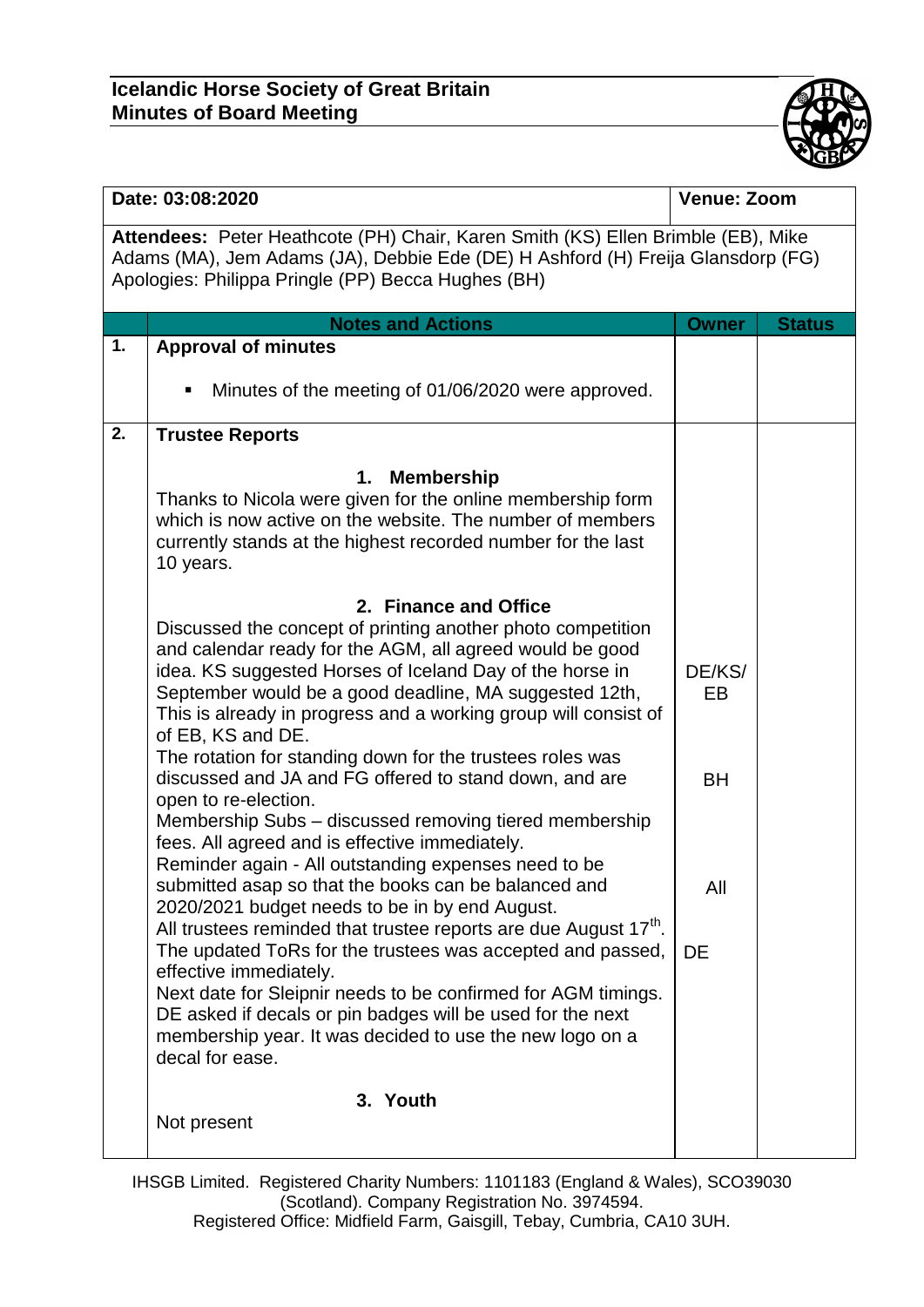

| 4. Education<br>As advertised, one young rider has passed the level 2 badge.<br>The pin badge and certificate is waiting to be finalised. Level<br>3 and 4 are currently being finished and should be available<br>soon. FEIF have asked education in countries what they are<br>planning to do re CPD for trainer licences, it was discussed<br>and Fi Pugh will be contacted and the CPD calculated based<br>on her courses (ie 25% can be used) that Fi has taken and<br>written and her own education ie Gillian Higgins etc. JA to<br>inform FEIF once finalised. | JA        |  |
|------------------------------------------------------------------------------------------------------------------------------------------------------------------------------------------------------------------------------------------------------------------------------------------------------------------------------------------------------------------------------------------------------------------------------------------------------------------------------------------------------------------------------------------------------------------------|-----------|--|
| 5. Communications<br>Comms push is now focussed on the BC information, getting<br>interest etc. How best to market etc.                                                                                                                                                                                                                                                                                                                                                                                                                                                | <b>KS</b> |  |
| 6. Leisure<br>Looking towards a new Leisure trustee. Thalia will be asked<br>to confirm she no longer holds information relevant to GDPR.<br>PH to collect any remaining rosettes from Thalia.                                                                                                                                                                                                                                                                                                                                                                         |           |  |
| 7. Stud Book<br>Business as usual. Dealing with passports and queries.                                                                                                                                                                                                                                                                                                                                                                                                                                                                                                 |           |  |
| 8. Breeding<br>Breeding webinars will start from September once arranged<br>but is in progress.                                                                                                                                                                                                                                                                                                                                                                                                                                                                        | EB.       |  |
| 9. Sport<br>Main Focus is the BC and Festival and to make it Covid safe.<br>A minimum number of people re needed to attend (ie 30) to<br>make it a viable event. Ann Winter will be coming to judge<br>alongside Fi. There will be two possible qualification days,<br>and no finals or spectators for minimum risk. Focus will be on<br>the judge trainee exams.                                                                                                                                                                                                      | All       |  |
| 10. Chair<br>PH suggested a F2F meeting for after the BCs, but this is<br>Covid and space dependent so will possibly be done online<br>as usual. However a trustee meeting will take place 24 <sup>th</sup><br>October, ready for the AGM.<br>PH discussed the prospect of having Gunnar (FEIF<br>President) to join the AGM virtually, if he is unable to attend<br>due to Covid. EB raised the concept of a virtual AGM due to<br>Covid, and as a trial run as a possible future venture.                                                                            |           |  |

IHSGB Limited. Registered Charity Numbers: 1101183 (England & Wales), SCO39030 (Scotland). Company Registration No. 3974594. Registered Office: Midfield Farm, Gaisgill, Tebay, Cumbria, CA10 3UH.